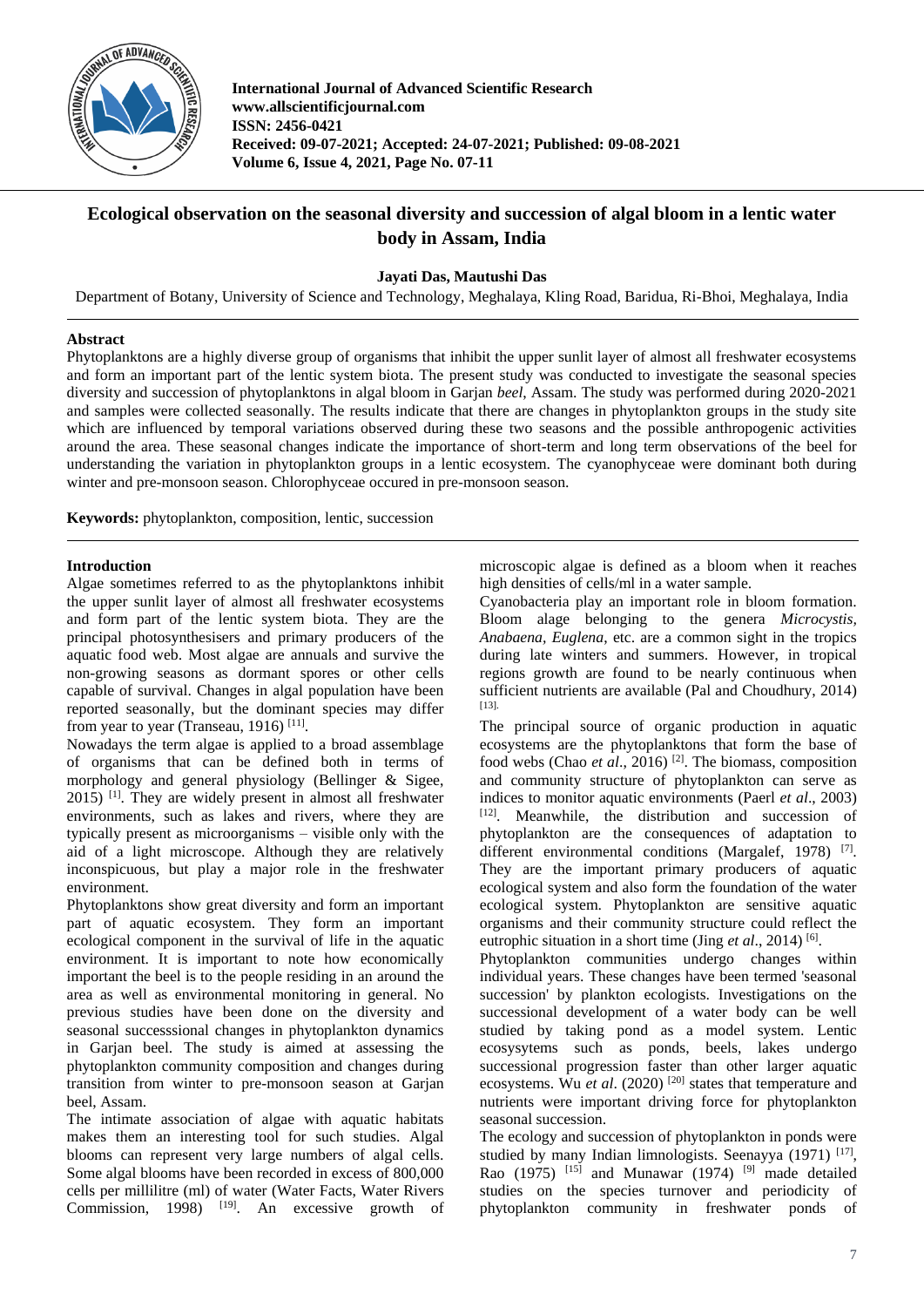Hyderabad. These studies unravelled the pattern of species succession and dominance with respect to season and hydrology of ponds. The processes involved in species turnover of plankton communities in tropical reservoirs were studied by Santos *et al.* (2016)<sup>[16]</sup>.

The role of phytoplanktons is important in any lentic ecosystem as it is sensitive and extremely responsive to changes in the environment and thus indicating environmental changes and fluctuations that may occur (Moss, 2018) [8]. Seasonal succession of phytoplanktons have been studied in a river of Western Ghat, India (Rao and Madhyaytha, 1990)  $[14]$  which shows temporal variations of the algal taxa.

So, the aim of this study was to analyse the seasonal succession and the composition of the bloom phytoplankton which will help in providing baseline data on the knowledge of the phytoplankton assemblages in the lentic ecosystem.

# **Materials and Methods Study Area**

The present study has been conducted in Garjan beel. The beel lies in 26°13'5"N latitude and 91°30'41"E longitude. The beel is situated in Hajo, Kamrup district of Assam. The study site, Garjan beel is situated on the northern part of Brahmaputra basin.



**Fig 1:** Location map of the study area

#### **Collection of bloom algae**

Algae samples from the seasonal bloom were collected from five sampling points that were at a distance apart from each other. The sampling points were mainly based on the anthropogenic activities such as fishing, bathing, washing, defecating, waste disposal and household sewage that are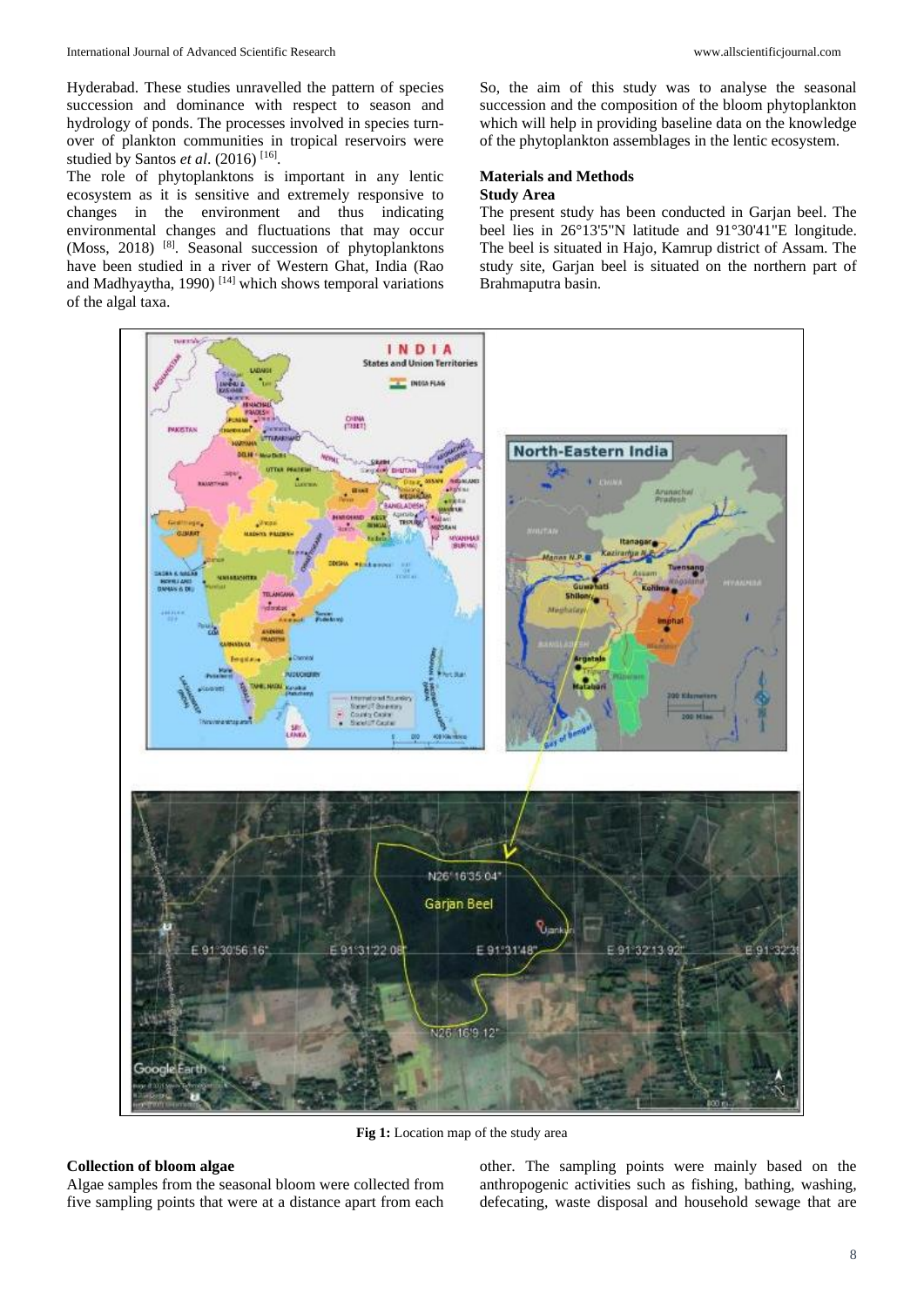discharged directly into the water body. The sampling points were assigned as I, II, III, IV and V. The sampling was done at approximately the same time of day each time, preferably in the morning. This is because the algae move up in the water towards the surface in the morning and tend to sink to lower regions in the afternoon. Replicate samples were collected and the data was averaged.

#### **Bloom algae sampling**

Bloom algae samplings were done from the water surface wherever a visible appearance of the bloom was observed. Sampling of the bloom was done by moving the sample bottle through the surface of the scum. They were then put in an ice box for transfer to the laboratory for further study.

#### **Phytoplankton study and identification**

For the study of the algal samples, they were fixed in Lugol's iodine solution immediately after collection. This is one of the most widely recommended preservative. A larger proportion of Lugol's solution is required for field samples wherein 10 drops of Lugol's solution was added per 200 ml of sample or until the appearence of weak colour of tea. (Lugol's is made by dissolving 100g Potassium Iodide (KI)

in 1L of distilled water, then 50 g crystalline iodine (I2) is dissolved in this solution and then 100 ml of glacial acetic acid is added). Identification of phytoplanktons was carried out following the monographs of Tiffany and Britton (1952) [16]; Desikachary (1959) <sup>[5]</sup>; Smith, G. (1951) <sup>[21]</sup>, Fritsch  $(1945)$  [6] and Davis (1955). Classification was done by algaebase.org.

#### **Results and Discussion**

### **Bloom analysis (species composition)**

Table 1 shows the composition and diversity of species in the bloom. A total of 13 taxa belonging to 4 different classes were recorded in the Garjan beel. The phytoplankton in the water body is represented by eight major families Chroococcaceae (3), Nostocaceae (1) Oscillatoriaceae (2), Volvocaceae (1), Scenedesmaceae (2), Zygnemataceae (2), Euglenidae (1) and Cryptomonadaceae (1). The percentage compositions (Fig.2) of these eight families were Chroococcaceae (23.1%), Nostocaceae (7.69%), Oscillatoriaceae (15.38%), Volvocaceae (7.69%), Scenedesmaceae (15.38%), Zygnemataceae (15.38%), Euglenidae (7.69%) and Cryptomonadaceae (7.69%).

**Table 1:** Composition of the bloom

| Sl. No | <b>Class</b>   | Order/Family                     | Name of the species           |
|--------|----------------|----------------------------------|-------------------------------|
|        | Cyanophyceae   | Chroococcales/ Chroococcaceae    | Microcystis aeruginosa        |
| 2      |                |                                  | Microcystis pseudofilamentosa |
| 3      |                |                                  | Microcystis robusta           |
| 4      |                | Nostocales/Nostocaceae           | Anabaena verrucosa            |
| 5      |                | Nostocales/Oscillatoriaceae      | Lyngbya truncicola            |
| 6      |                |                                  | Lyngbya confervoides          |
| 7      | Chlorophyceae  | Chlamydomonadales/Volvocaceae    | Eudorina indica               |
| 8      |                | Sphaeropleales/Scenedesmaceae    | Ankistrodesmus spiralis       |
|        |                |                                  | Scenedesmus serratus          |
| 10     |                | Zygnematales/Zygnemataceae       | Zygnema subcylindricum        |
| 11     |                |                                  | Mougeotia scalaris            |
| 12     | Euglenophyceae | Euglenida/Euglenidae             | Euglena oxyuris               |
| 13     | Cryptophyceae  | Cryptomonadales/Cryptomonadaceae | Cryptomonas sp.               |



**Fig 2:** Bloom algae composition shown in percentage for winter and pre-monsoon season

#### **Seasonal succession of phytoplanktons**

The study indicate a rapid growth in the dominating bloom phytoplanktons during the pre-monsoon season. Members of the family Chroococcaceae have icreased during the premonsoon months. Study of changes in phytoplankton abundance is very important in aquatic productivity as it explains much about majority of primary production and mediating biogeochemical cycles in water column. Also it helps to evaluate freshwater aquatic ecosystem functions. The phytoplankton succession observed during the study period (Table 2) indicate that Cyanophyceae has the highest concentration throughout the study period. Chlorophyceae is the second highest group recorded during winter and premnosoon seasons. Euglenophyceae and Cryptophyceae are present in the winter months and absent during pre-monsoon season. Euglenophyceae comes third in the hierarchy and Cryptophyceae occupying the fourth position. The class Cyanophyceae showed a decline in the percentage occurence of 88-83% and Chlorophyceae showed an increase from 5%-17% from winter to pre-monsoon season.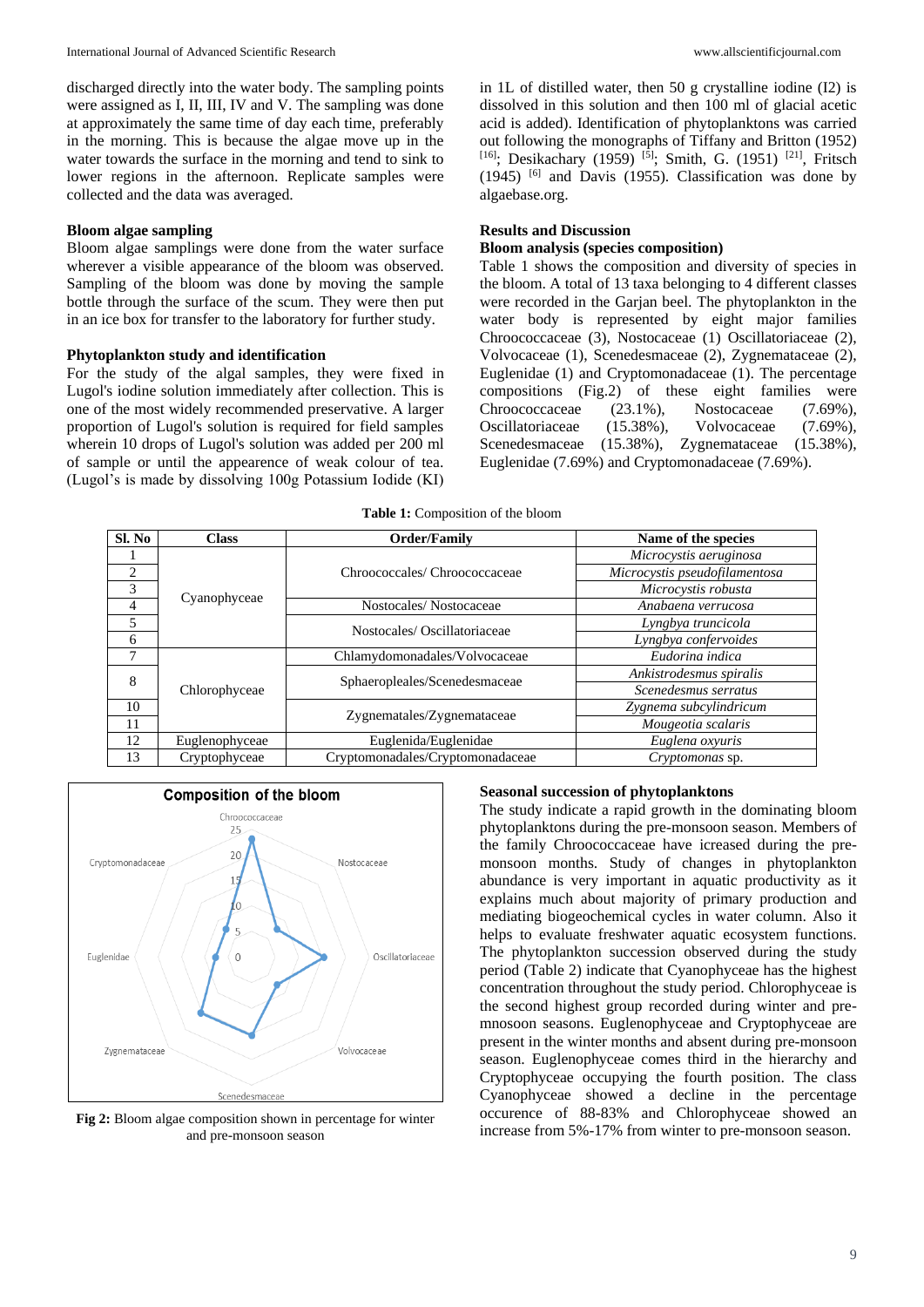**Table 2:** Proportion of the seasonal phytoplankton (successional) composition in the bloom

| <b>Garjan Beel</b>                      |  |  |  |
|-----------------------------------------|--|--|--|
| Pre-Monsoon, 2021                       |  |  |  |
| <b>Proportion of individual species</b> |  |  |  |
| Microcystis aeruginosa (72%)            |  |  |  |
| Microcystis pseudofilamentosa (8%)      |  |  |  |
| Anabaena verrucosa (3%)                 |  |  |  |
| Zygnema subcylindricum (6%)             |  |  |  |
| Ankistrodesmus spiralis (2%)            |  |  |  |
| Scenedesmus serratus (5%)               |  |  |  |
| Eudorina indica (4%)                    |  |  |  |
|                                         |  |  |  |



**Fig 3:** Percentage occurence of bloom algae genus wise in winter



**Fig 4:** Percentage occurence of bloom algae genus wise in premonsoon season

Fig 3 and 4 shows the percentage occurence of bloom algae according to genus in the two seasons. In Garjan Beel, Cyanobacteria were again the dominant category both in winter (88%) and in pre-monsoon (83%) seasons. *Microcystis aeruginosa* was the dominant species in both the seasons. In pre-monsoon its proportion of occurence was 72%. *Microcystis robusta* was replaced by *Microcystis pseudofilamentosa* in pre-monsoon. Percentage occurance of *Lyngbya* and *Anabaena* was 15% and 3% in winter and pre monsoon respectively. Euglenophyceae was represented by *Euglena oxyuris* in the winter season. Chlorophyceae began to increase during pre-monsoon with a percentage occurence of 17%. Members of the Chlorophyceae makes a strong presence during this season.

### **Conclusions**

The present study revealed the diversity in composition and

differences in succession seasonally in Garjan beel. The composition of the *beel's* species assemblage shifted, alongwith it overall changes in algal abundance was observed with the exception of higher winter densities of cyanophytes. The composition of the algal bloom also differs from season to season. It can be summarized from the above study that there can be seen seasonal variations in the phytoplankton community of the lentic ecosystem of Garjan beel.

### **References**

- 1. Bellinger EG, Sigee DC. Freshwater Algae: Identification and Use as Bioindicators. Wiley-Blackwell, 2010, 1‒243.
- 2. Chai Chao, Jiang Tao, Cen Jingyi, Ge Wei, Lu Songhui. Phytoplankton pigments and functional community structure in relation to environmental factors in the Pearl River Estuary. Oceanologia,2016:58(3):201-211.
- 3. Davis C. Charles. The Marine and fresh water plankton, Michigan state University press, 1955, 1–562.
- 4. Desikachary TV. Cyanophyta. New Delhi: Indian Council of Agricultural Research, 1959.
- 5. Fritsch FE. The structure and reproduction of the algae. New York Cambridge University Press, 1945, (2).
- 6. Jing M, Li JY, Liu MY. Canonical Correspondence Analysis Between Phytoplankton Community and Environmental Factors in Yangcheng Lake. Environmental Science and Management,2014:39(11):145.
- 7. Margalef R. Life forms of phytoplankton as survival alternatives in an unstable environment. Oceanol. Acta,1978:1(4):493-509.
- 8. Moss B. Ecology of Freshwaters: Earth's Bloodstream, John Wiley & Sons Ltd, UK, 2018.
- 9. Munawar M. Limnological studies on freshwater ponds of Hyderabad-India. Hydrobiologia,1974:44(1):13-27.
- 10. Tiffany LH, Britton ME. The Algae of Illinois. Chicago: Univ. of Chicago Press, 1952.
- 11. Transeau EN. The periodicity of freshwater algae. American Journal of Botany,1916:3:121-133.
- 12. Paerl HW, Valdes LM, Pinckney JL, Piehler MF, Dyble J, Moisander PH. Phytoplankton photopigments as indicators of estuarine and coastal eutrophication. BioScience,2003:53(10):953-964.
- 13. Pal Ruma, Choudhury AK. An Introduction to Phytoplanktons: Diversity and Ecology, Springer India, 2014. ISBN 978-81-322-1837-1.
- 14. Rao JI, Madhyaytha MN. Seasonal Succession of Phytoplankton in a River of Western Ghat, India; Acta hydrochim. Hydrobiol,1990:18(4):433-442.
- 15. Rao VS. An ecological study of three freshwater ponds of Hyderabad-India III. The phytoplankton